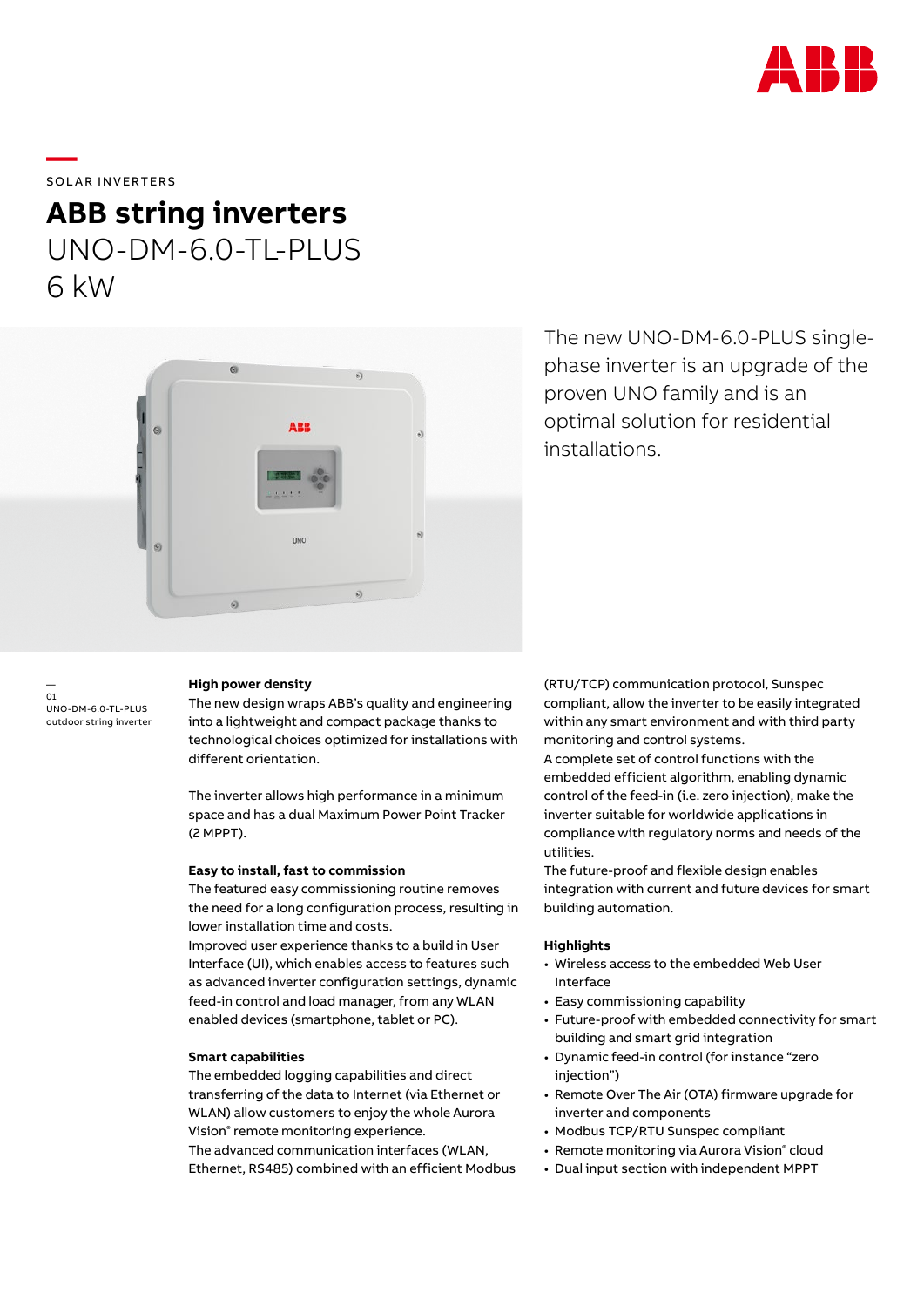## **— ABB string inverters** UNO-DM-6.0-TL-PLUS 6 kW

**—**



| Type code                                                                                                  | UNO-DM-6.0-TL-PLUS                                                                       |
|------------------------------------------------------------------------------------------------------------|------------------------------------------------------------------------------------------|
| Input side                                                                                                 |                                                                                          |
|                                                                                                            | 600 V                                                                                    |
| Absolute maximum DC input voltage (V <sub>max,abs</sub> )                                                  |                                                                                          |
| Start-up DC input voltage (Vstart)                                                                         | 200 V (adj. 120350 V)                                                                    |
| Operating DC input voltage range (VdcminVdcmax)                                                            | 0.7 x V <sub>start</sub> 580 V (min 90 V)                                                |
| Rated DC input voltage (V <sub>dcr</sub> )                                                                 | 360 V                                                                                    |
| Rated DC input power (Pdcr)                                                                                | 6200                                                                                     |
| Number of independent MPPT                                                                                 | $\mathcal{P}$                                                                            |
| Maximum DC input power for each MPPT (PMPPTmax)                                                            | 4000W                                                                                    |
| DC input voltage range with parallel configuration of MPPT at Pacr                                         | 160480V                                                                                  |
| DC power limitation with parallel configuration of MPPT                                                    | Linear derating from Max to 500W [480V≤VMPPT≤580V]                                       |
| DC power limitation for each MPPT with independent configuration of MPPT at Pacr,<br>max unbalance example | 4000 W [220V≤V <sub>MPPT</sub> ≤480V]<br>the other channel: Pdcr-4000W [120V≤VMPPT≤480V] |
| Maximum DC input current (Idcmax) / for each MPPT (IMPPTmax)                                               | 40 A / 20.0 A                                                                            |
| Maximum input short circuit current for each MPPT                                                          | 25.0 A                                                                                   |
| Number of DC inputs pairs for each MPPT                                                                    | $\mathcal{P}$                                                                            |
| DC connection type                                                                                         | Quick Fit PV Connector <sup>(1)</sup>                                                    |
| Input protection                                                                                           |                                                                                          |
| Reverse polarity protection                                                                                | Yes, from limited current source                                                         |
| Input over voltage protection for each MPPT - varistor                                                     | Yes                                                                                      |
| Photovoltaic array isolation control                                                                       | According to local standard                                                              |
| DC switch rating for each MPPT (version with DC switch)                                                    | 32A / 600 V                                                                              |
| <b>Output side</b>                                                                                         |                                                                                          |
| AC Grid connection type                                                                                    | Single phase                                                                             |
| Rated AC power ( $P_{\text{acc}}$ @cos $\varphi$ =1)                                                       | 6000W                                                                                    |
| Maximum AC output power (Pacmax @cos $\phi$ =1)                                                            | 6000W                                                                                    |
| Maximum apparent power (S <sub>max</sub> )                                                                 | 6650 VA                                                                                  |
| Rated AC grid voltage (Vac,r)                                                                              | 230V                                                                                     |
| AC voltage range                                                                                           | 180264 V (2)                                                                             |
| Maximum AC output current (lac,max)                                                                        | 30.0 A                                                                                   |
| Contributory fault current                                                                                 | 40.0 A                                                                                   |
| Rated output frequency (fr)                                                                                | 50 Hz / 60 Hz                                                                            |
| Output frequency range (f <sub>min</sub> f <sub>max</sub> )                                                | 4753 Hz / 5763 Hz(3)                                                                     |
| Nominal power factor and adjustable range                                                                  | $> 0.995$ , adj. $\pm 0.8$                                                               |
| Total current harmonic distortion                                                                          | < 3.5                                                                                    |
| AC connection type                                                                                         | <b>Termilan Block</b>                                                                    |
| <b>Output protection</b>                                                                                   |                                                                                          |
| Anti-islanding protection                                                                                  | According to local standard                                                              |
| Maximum external AC overcurrent protection                                                                 | 40.0 A                                                                                   |
| Output overvoltage protection - varistor                                                                   | $2(L - N / L - PE)$                                                                      |
| <b>Operating performance</b>                                                                               |                                                                                          |
| Maximum efficiency $(\eta_{max})$                                                                          | 97.40%                                                                                   |
| Weighted efficiency (EURO/CEC)                                                                             | $97.0\%$ / -                                                                             |
| Feed in power threshold                                                                                    | 8 W                                                                                      |
| Night consumption                                                                                          | 0.4 W                                                                                    |
|                                                                                                            |                                                                                          |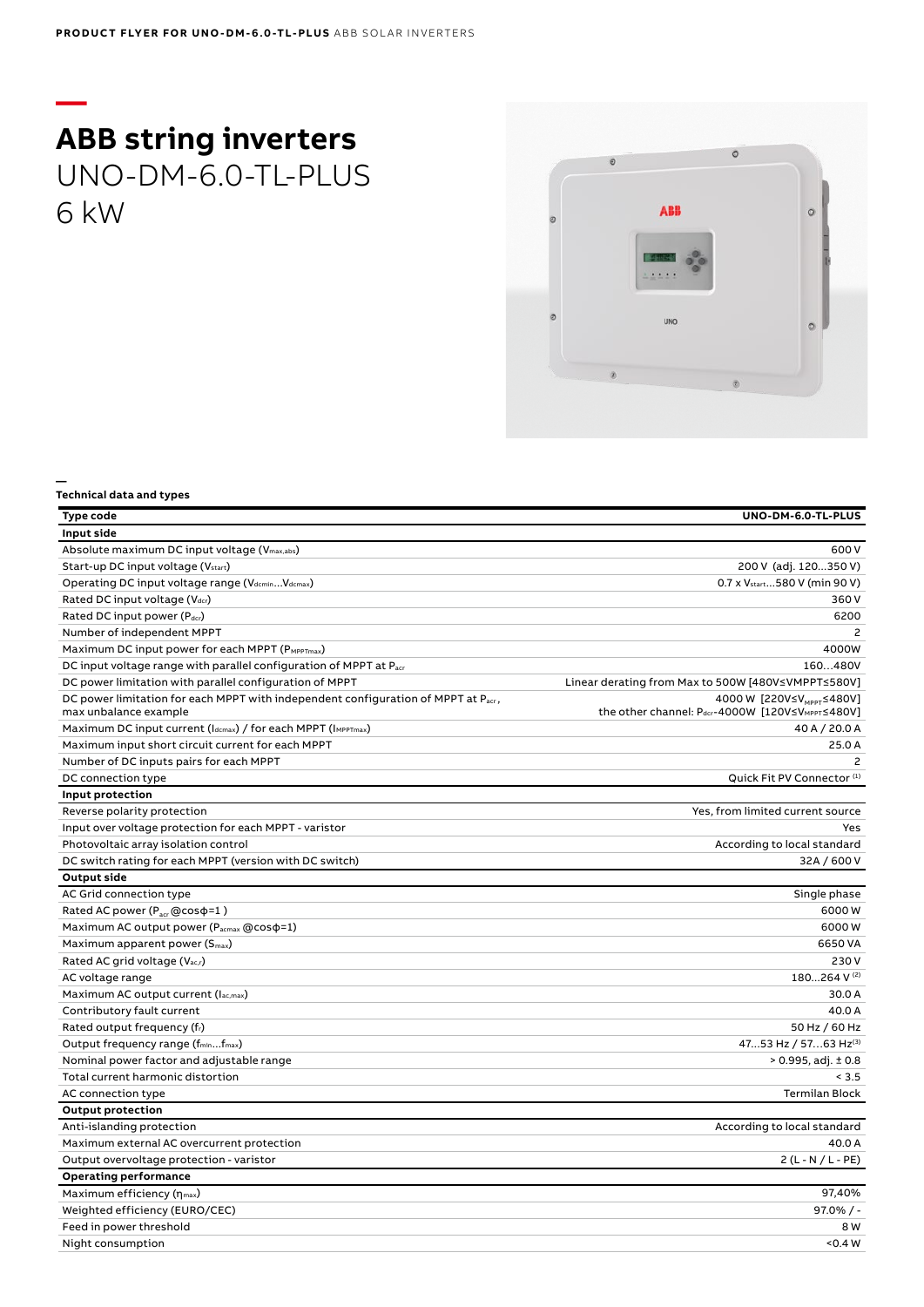### **ABB UNO-DM-6.0-TL-PLUS string inverter block diagram**



**—**

#### **Technical data and types**

| Type code                                                 | UNO-DM-6.0-TL-PLUS                                                                                                 |
|-----------------------------------------------------------|--------------------------------------------------------------------------------------------------------------------|
| <b>Embedded Communication</b>                             |                                                                                                                    |
| <b>Embedded Communication Interface</b>                   | Wireless <sup>(4)</sup>                                                                                            |
| <b>Embedded Communication Protocol</b>                    | ModBus TCP (SunSpec)                                                                                               |
| <b>Commissioning Tool</b>                                 | Web User Interface, Display, Aurora Manger Lite                                                                    |
| Monitoring                                                | Plant Portfolio Manager, Plant Viewer, Plant Viewer for Mobile                                                     |
| Optional board UNO-DM-COM kit                             |                                                                                                                    |
| <b>Optional Communication Interface</b>                   | RS485 (use with meter for dynamic feed-in control), Alarm/Load<br>manager relay, Remote ON/OFF                     |
| <b>Optional Communication Protocol</b>                    | ModBus RTU (SunSpec), Aurora Protocol                                                                              |
| Optional board UNO-DM-PLUS Ethernet COM kit               |                                                                                                                    |
| <b>Optional Communication Interface</b>                   | Ethernet, RS485 (use with meter for dynamic feed-in control),<br>Alarm/Load manager relay, Remote ON/OFF           |
| <b>Optional Communication Protocol</b>                    | ModBus TCP (SunSpec), ModBus RTU (SunSpec), Aurora Protocol                                                        |
| Environmental                                             |                                                                                                                    |
| Ambient temperature range                                 | -25+60°C (-13+ 140°F) with derating above $45^{\circ}$ C/113°F                                                     |
| Relative humidity                                         | 0100% condensing                                                                                                   |
| Maximum operating altitude without derating               | 2000 m / 6560 ft                                                                                                   |
| Physical                                                  |                                                                                                                    |
| Environmental protection rating                           | IP 65                                                                                                              |
| Cooling                                                   | Natural                                                                                                            |
| Dimension (H x W x D)                                     | 418 mm x 553 mm x 180 mm                                                                                           |
| Weight                                                    | 20,5 kg                                                                                                            |
| Mounting system                                           | Wall bracket                                                                                                       |
| Safety                                                    |                                                                                                                    |
| <b>Isolation level</b>                                    | Transformerless                                                                                                    |
| Marking                                                   | CE (50 Hz only), RCM                                                                                               |
| Safety and EMC standard                                   | EN 50178, IEC/EN 62109-1, IEC/EN 62109-2, AS/NZS 3100, EN<br>61000-6-1, EN 61000-6-3, EN 61000-3-11, EN 61000-3-12 |
| Grid standard (check your sales channel for availability) | CEI 0-21, DIN V VDE V 0126-1-1, ITC-BT-40, AS 4777, INMETRO<br>Ordinances 357-2014                                 |
| Available products variants                               |                                                                                                                    |
| Standard                                                  | UNO-DM-6.0-TL-PLUS-B                                                                                               |
| With DC switch                                            | UNO-DM-6.0-TL-PLUS-SB                                                                                              |

<sup>1)</sup> Refer to the document "String inverter – Product Manual appendix" available at www.<br>abb.com/solarinverters to know the brand and the model of the quick fit connector <sup>2)</sup>The AC voltage range may vary depending on specific country grid standard 3) The Frequency range may vary depending on specific country grid standard

4) As per IEEE 802.11 b/g/n standard

Remark. Features not specifically listed in the present data sheet are not included in the product